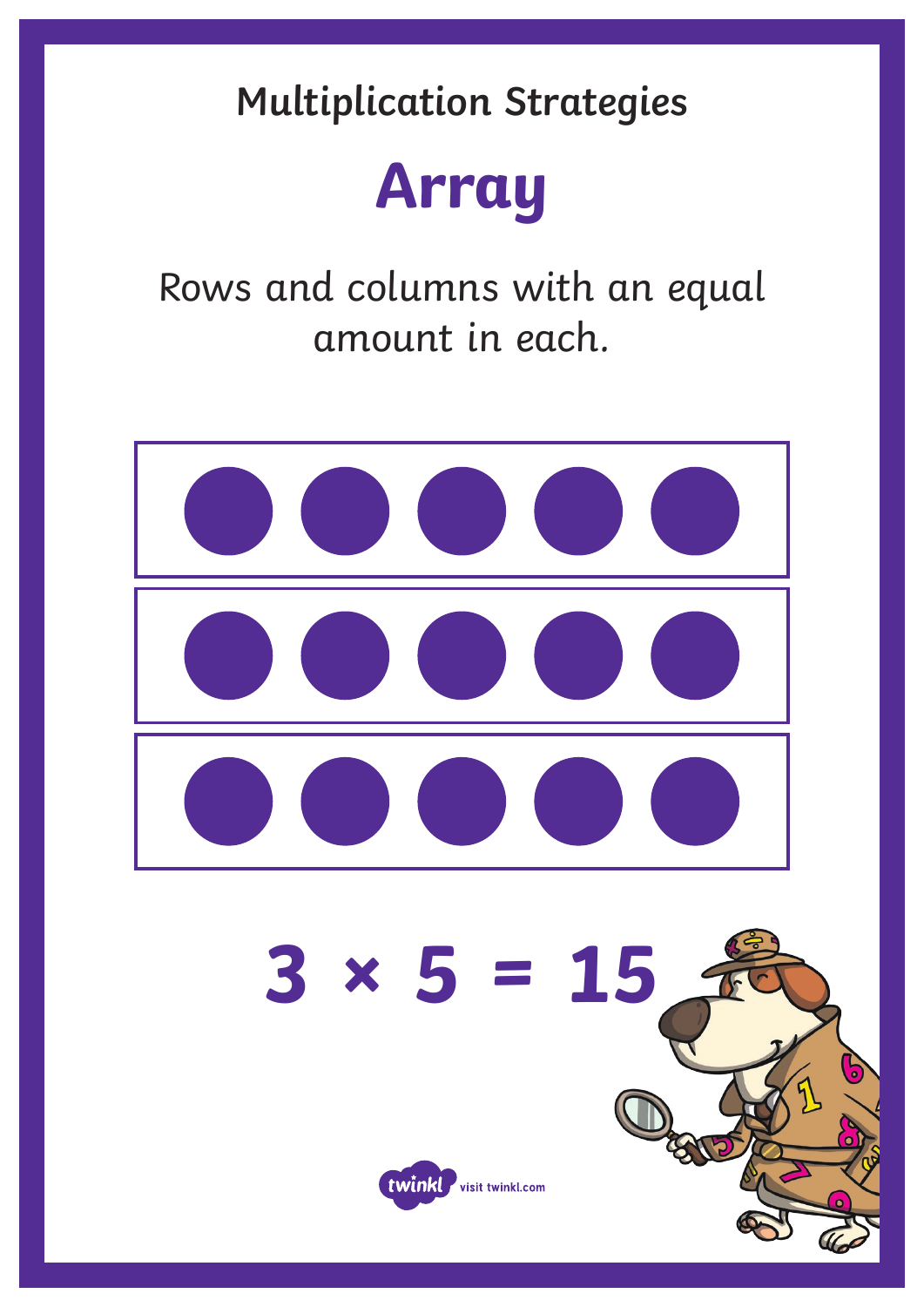# **Equal Groups**

Use the same number of ones in each group.

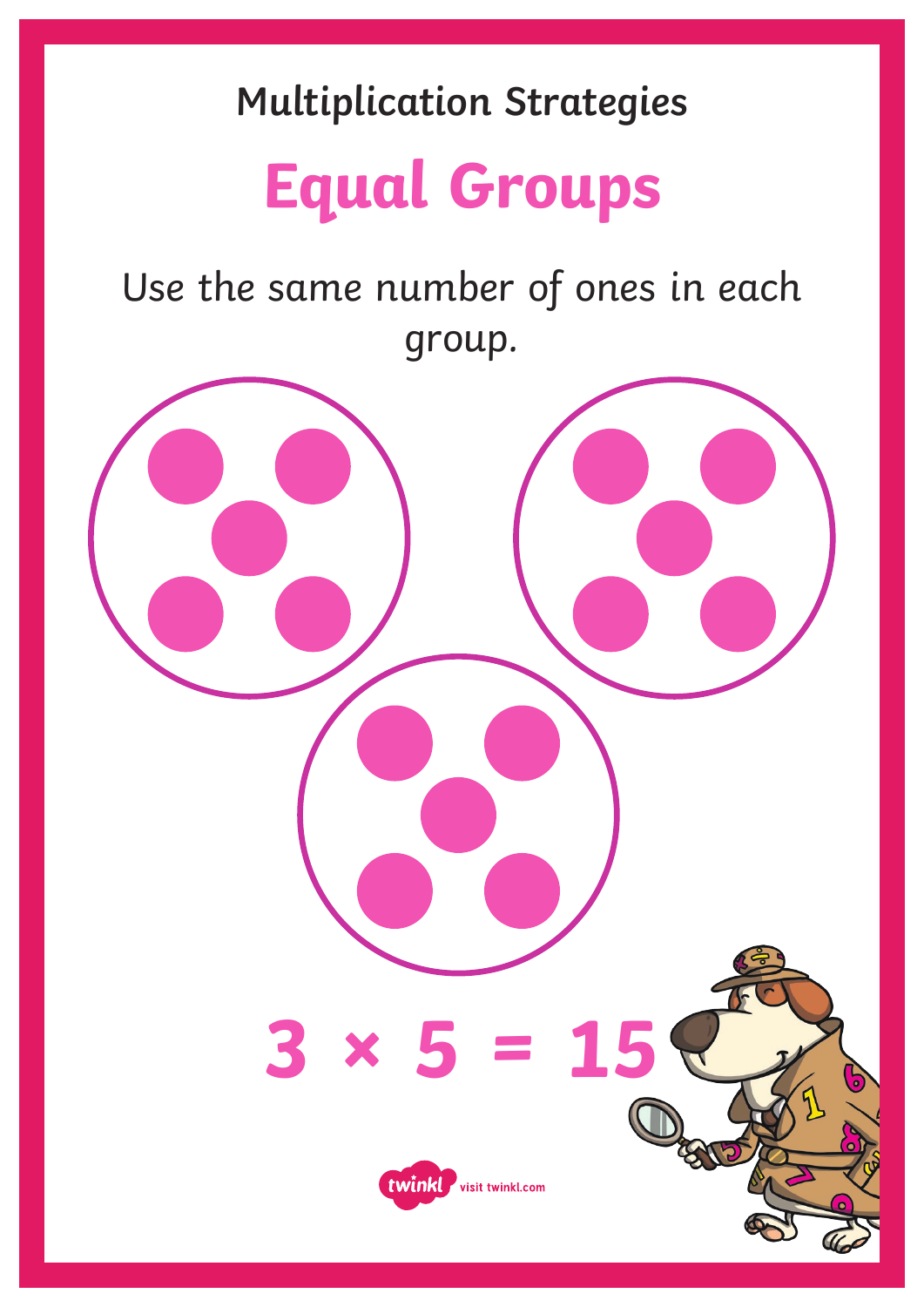# **Multiplication Strategies Repeated Addition**

# $+$   $+$   $\odot$  =

# **3 × 5 = 15**

**ALS** 

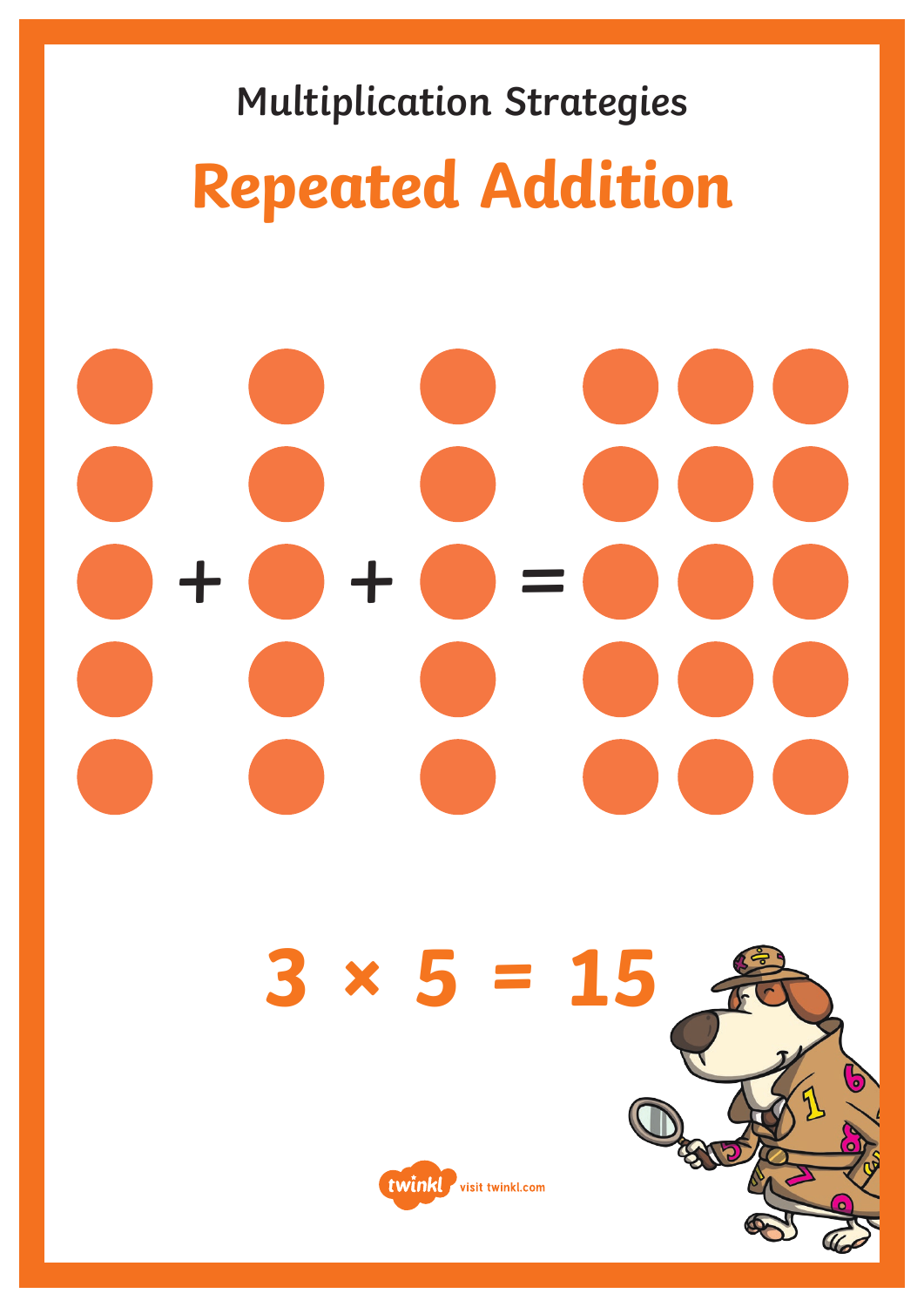## **Number Line**

Starting from zero, hop 5 at a time. Where do you land?

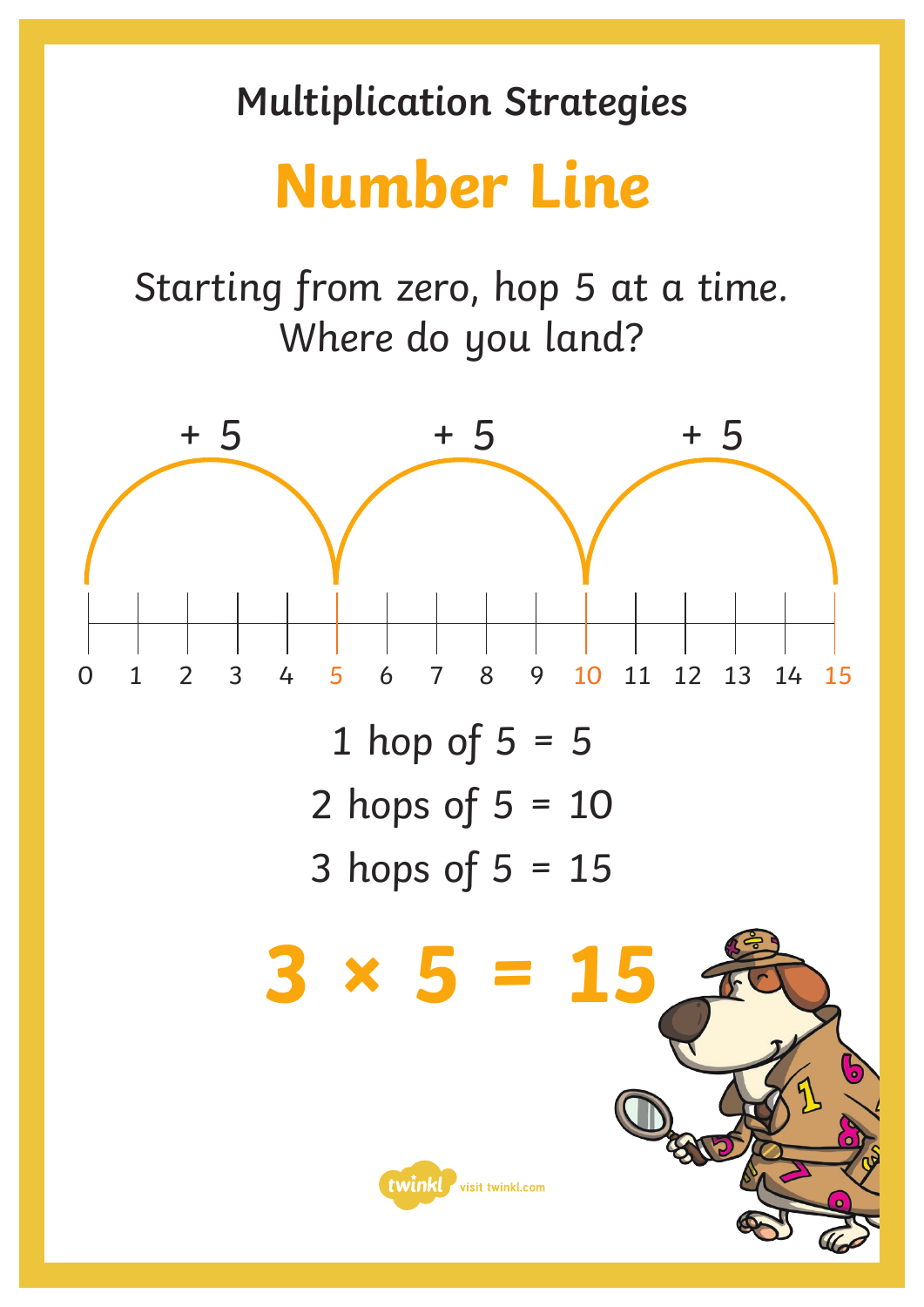# **Lattice/Italian**

Draw a grid to match the numbers. Write the partitioned number on top and to the right.

Draw diagonals.

Multiply the numerals.

Write the answers in the relevant box, writing the digits either side of the diagonal.

Add the diagonals in turn. Carry any "tens" as required.



**5 2**

**3**

**8**

twinkl visit twinkl.com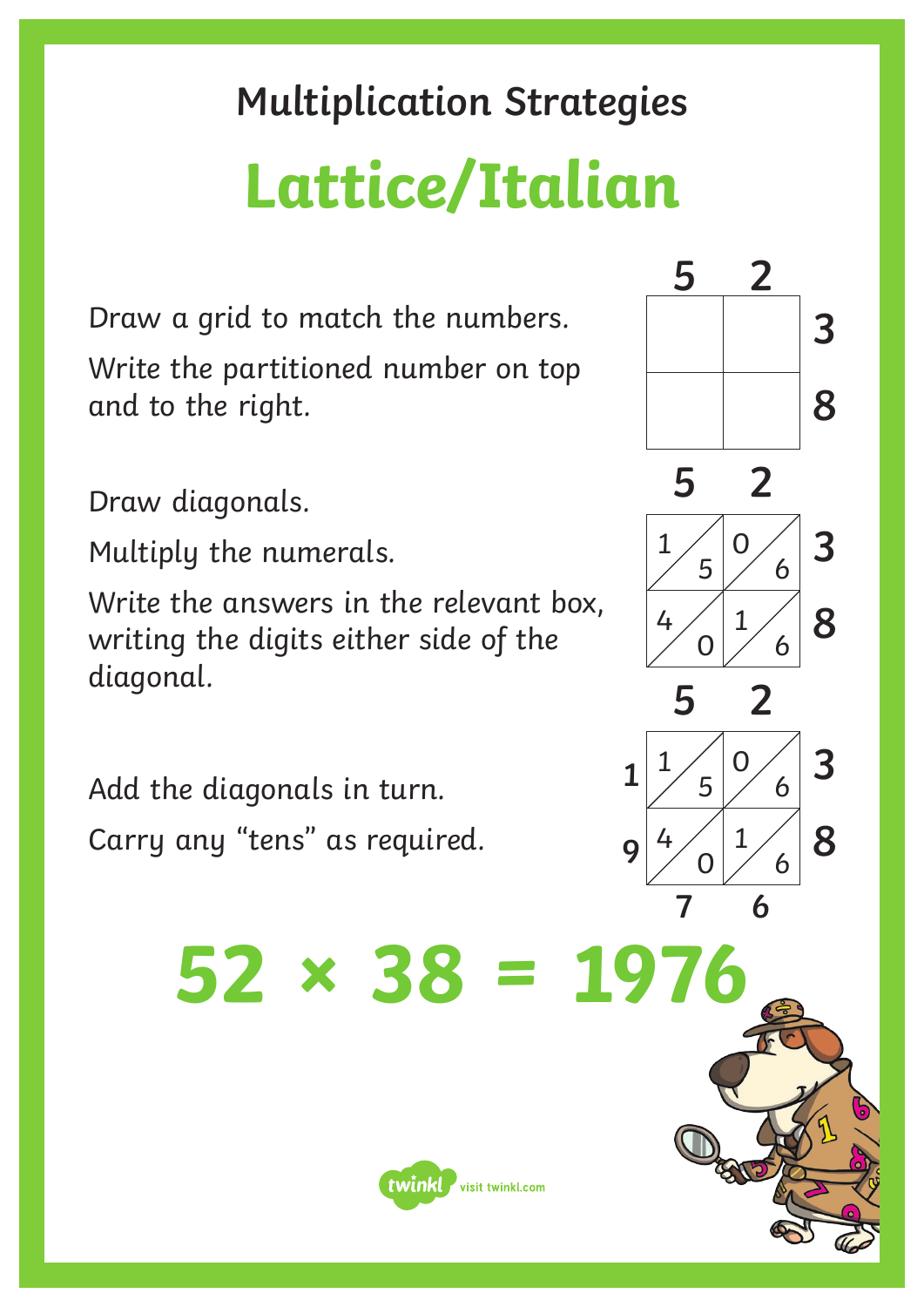# **Partitioning**

**36 × 3**

Multiply each partition together and add the products.

| $\boldsymbol{\mathsf{x}}$ | 3 |          |     |
|---------------------------|---|----------|-----|
| $\bm{x}$                  | 3 | $\equiv$ | 90  |
| ×                         | 3 | $\equiv$ | 18  |
|                           |   |          | 108 |
|                           |   |          |     |

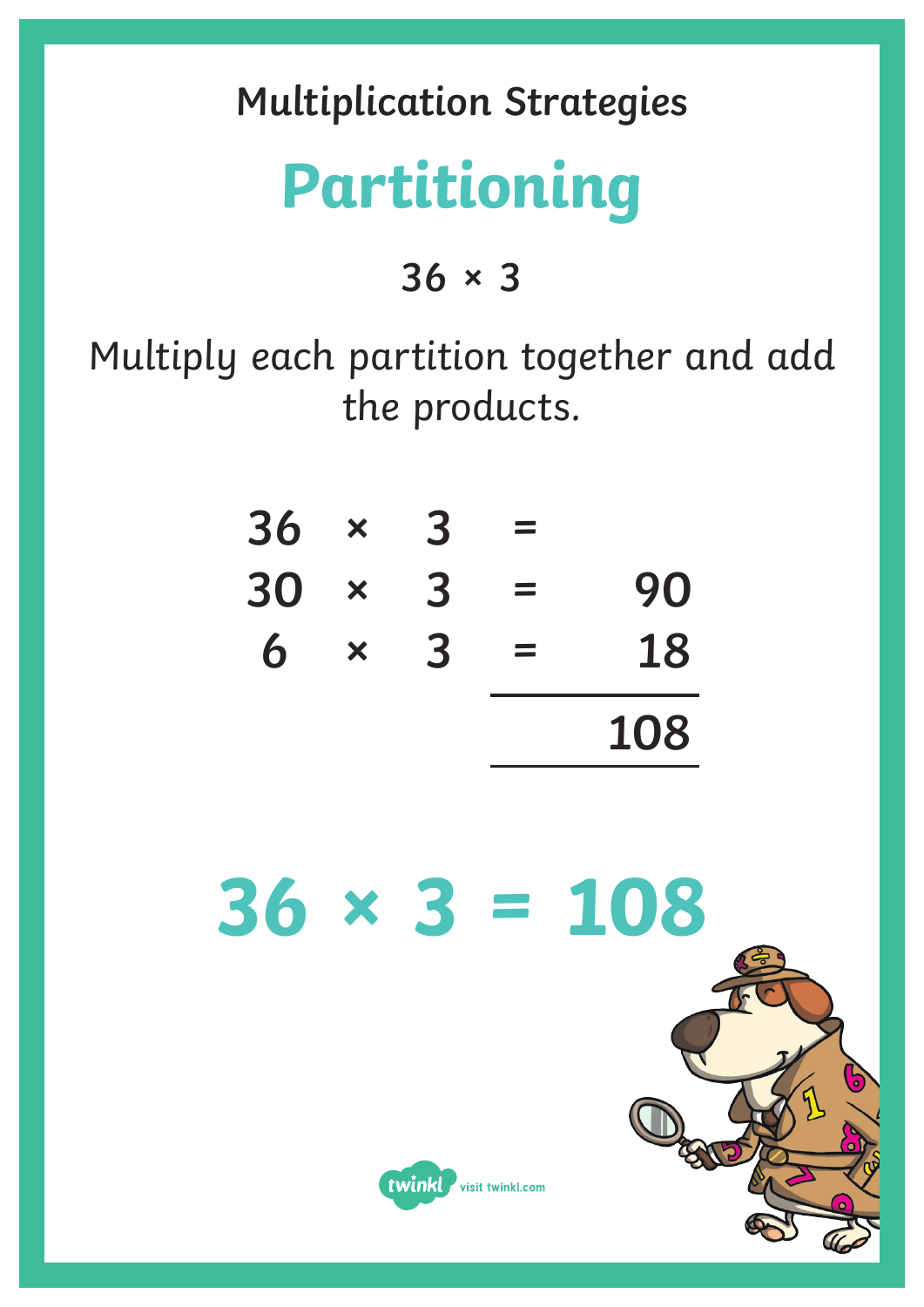# **Grid Method**

| $\bm{x}$     | 40 | 8 |
|--------------|----|---|
| $\mathbf{g}$ |    |   |

Draw a grid.

Write the partitioned numbers at the top left of the grid.

| X | 40  |    |
|---|-----|----|
|   | 320 | 64 |

Multiply the partitioned number.

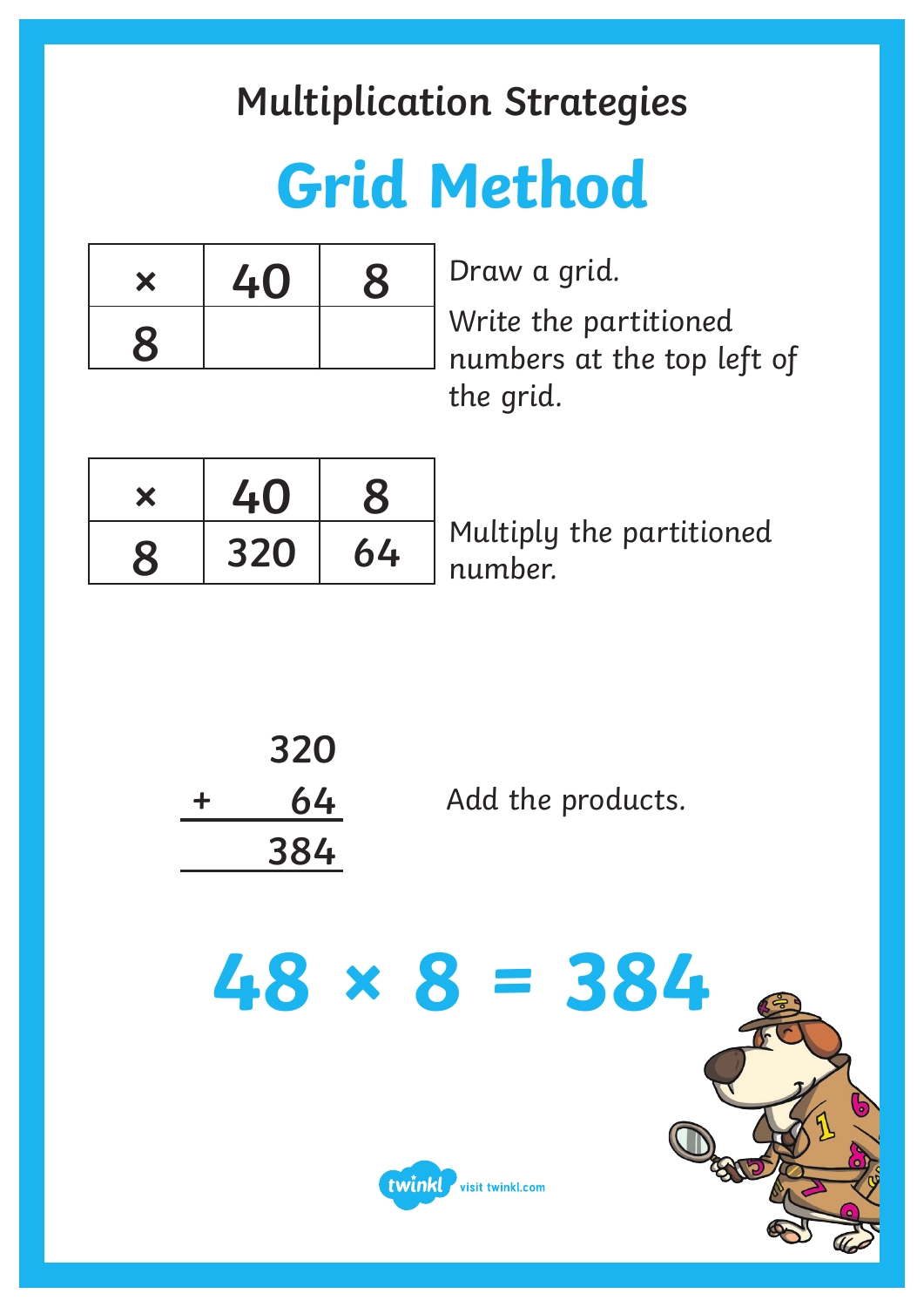# **Expanded Column Method**

Line up the ones and the tens. Multiply the ones. Multiply tens.

Add the totals together.

| 42<br>5<br>×<br>10<br>200<br>210 | $(2 \times 5)$<br>$(40 * 5)$<br>$(200 + 10)$ |
|----------------------------------|----------------------------------------------|
| $42 \times 5 = 210$              |                                              |
| twinkl visit twinkl.com          |                                              |